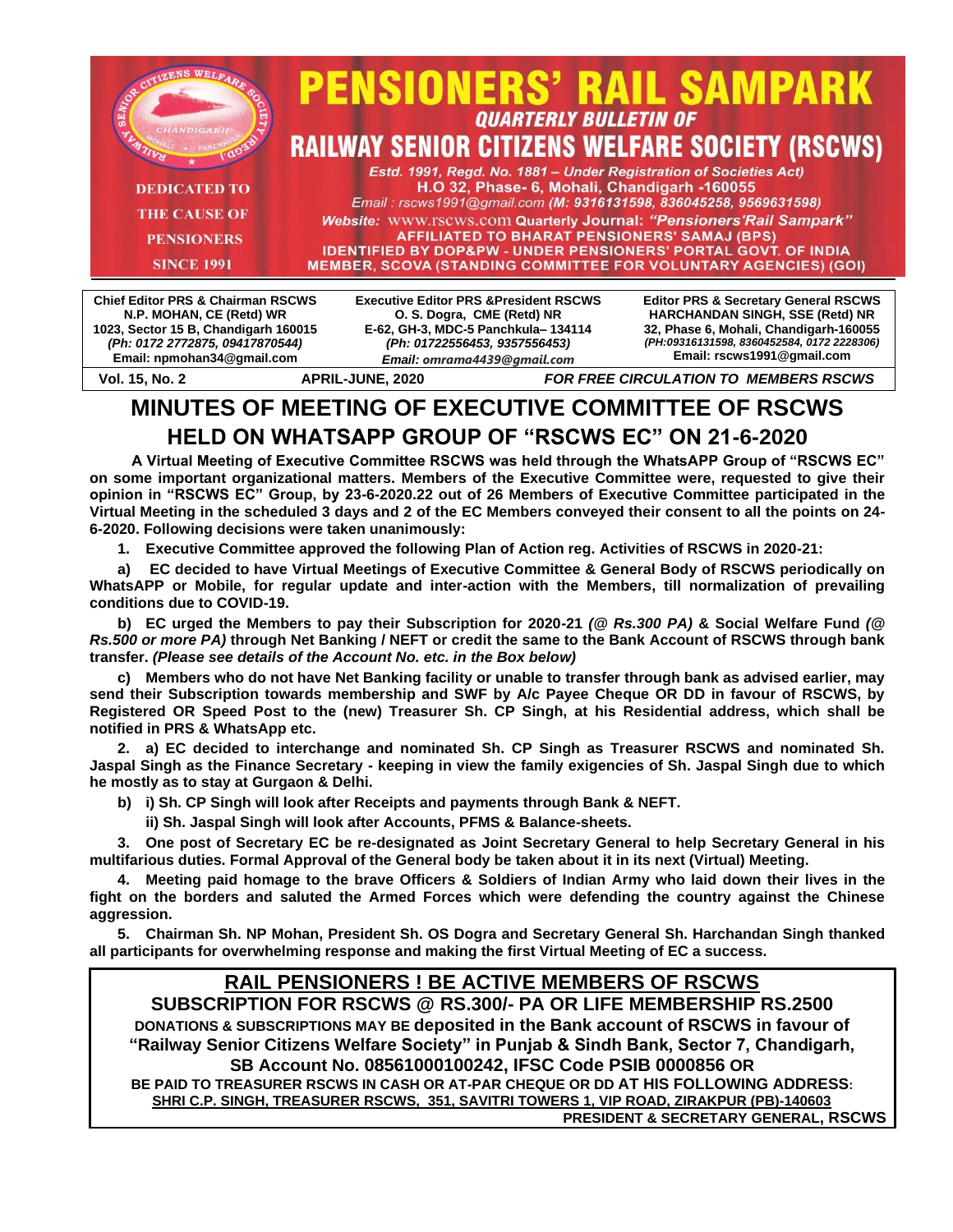**Copy of Railway Board's letter No. E(W)2020/PS5-2/7 dated 15.06.2020 to all GMs (P) SUBJECT: EXTENSION OF VALIDITY OF PASSES/PTOS CONSEQUENT TO NATIONAL LOCKDOWN TO PREVENT THE SPREAD OF COVID-19.**

**The requests received from National Federation of Indian Railwaymen (NFIR), All India Railwaymen Federation (AIRF) and others for extending the normal validity period of Passes/PTOs consequent to the situation emerged due to national lock down and cancellation of passenger train services have been examined in detail in consultation with Commercial Dept. of Railway Board.**

**2. Keeping in view the extraordinary circumstances, the Competent Authority has accorded his approval for extension of validity of Passes/PTOs, permitting issuance of year-ending Passes/PTOs, etc as per following guidelines:-**

**(i) The validity of Privilege Passes (PP)/PTOs, Post Retirement Complimentary Passes (PRCP) and Widow Passes (WP) shall be extended as indicated in the table below:-**

**Category Validity to be extended upto**

**I) PREVIOUS YEAR (2019) PASSES/PTOs ISSUED IN PREVIOUS YEAR**

- **a) Issued from 23 1 Oct 2019 to Nov. 2019 15t Jul. 2020**
- **b) Issued from 01st Dec 2019 to Dec. 2019 15 Aug. 2020**

**II) YEAR ENDING PASSES/PTOs OF 2019**

- **a) Already issued on/after 3 1 Dec. 2019 OR**
- **b) To be issued with the notional date of 31st Dec. 2019 31st Aug. 2020**
- **III) CURRENT YEAR (2020) PASSES/PTOs**
	- **a) Issued from 01st Jan 2020 to 31st Jan 202015 Sept. 2020**
	- **b) Issued form ort Feb 2020 to 290 Feb 2020 15 Oct. 2020**
	- **c) Issued from 01 SL Mar 2020 to 31st Mar 2020 15 Nov. 2020**

**(ii) The Pass Issuing Authorities (PIA) shall make endorsement as "Validity Extended upto on the Passes/PTOs as per table under para 2(i) above. Even if ticket booking has been made on such Passes/PTOs for travel during the lockdown period, validity extension endorsement as stipulated shall be made, irrespective of ticket cancellation status.**

**(iii) The year-ending PP/PRCP/WP/PTOs of 2019, if due, may be issued till the last date of extended validity period i.e. 31st Aug. 2020. However, such Passes/PTOs shall be issued with validity upto 31st Aug. 2020 only, irrespective of the date of issue.**

**(iv) Railway Servants, who had retired during lockdown and could not draw PP/PTOs as per entitlement while in service, may be permitted to draw PPs/PTOs as admissible under Railway Servants (Pass) Rules, as a special dispensation. PP/PTOs in such cases may be issued, reckoning the date of retirement as notional date of issue of PP/PTO, stipulating extended validity on the lines of table under para 2(i) above.**

**(v) In the case of full set Passes/PTOs, whose validity expired but only half-set has been used for onward journey, the validity of such Passes/PTOs may be extended as per table under para 2(i) above by the nearest PIA where the beneficiary is stuck. The PIA will also make an additional endorsement on such Passes/PTOs as "valid for return journey only".**

**(vi) (a) In case of Duty Card Passes, whose validity expired and pass holder is stuck in any other Station, a fresh Duty Pass with 15 days validity from the date of resumption of train services to his/her HQ may be issued by nearest PIA with same travel entitlement as stipulated in expired Duty Card Pass.**

**(b) In the case of full set Duty Cheque Passes, whose validity expired but only half-set has been used for onward journey, the validity of such Duty Cheque Passes may also be extended by 15 days from the date of resumption of train services to his/her HQ by the nearest PIA with an additional endorsement as "valid for return journey only"**

**(vii)The validity of Transfer Passes, Kit Passes, Settlement Passes, School Passes and Special Passes on medical grounds, etc. which have already been issued, may be extended on the lines of table under para 2(i) above by the PIAs, taking due note of associated conditions of such Passes and requirements in view.**

**(viii) The validity of Passes/PTOs, etc. issued to the officials of Railway Audit Department and also the officials of other Departments serving Indian Railways on deputation, shall also be extended at par with that of Railway Servants as per table under para 2(i) above.**

**(ix) The validity of Complimentary 'Admin' Cheque Passes admissible to non-railway servants viz., Staff of Commission of Railway Safety, Sahayaks (Licensed Porters), full time regular staff employed in quasirailway Institutions/Federations/Recognized Unions/SBF Units, etc. with validity period at par with Railway Servants, may also be extended on the lines of table under para 2(i) above.**

**3. The Zonal Railways & PUs may advise all the PIAs under their control to make necessary endorsement(s) on the Passes/PTOs accordingly. The PIAs may also be advised not to stipulate any specific date/time limit on their own for receiving requests for endorsement, drawal of year-ending Passes/PTOs of 2019, etc. and to entertain requests till the last day of extended validity period indicated in the table under para 2(i) above to avoid crowding and rush in Pass Sections.**

**4. Fresh Passes/PTOs to be issued henceforth against the current calendar year (i.e. 2020) account shall be for the normal validity period of five months only.**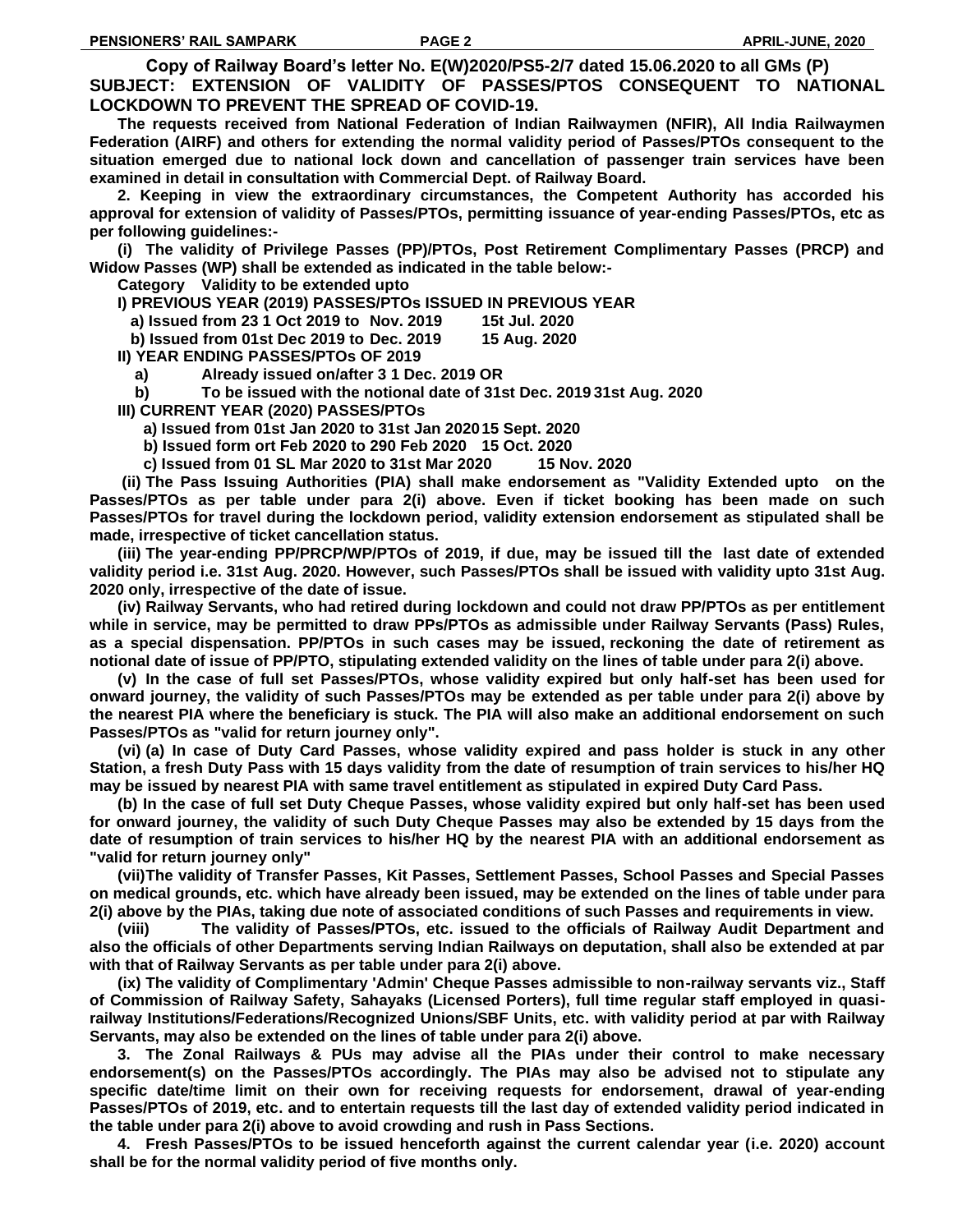# **GOVT. GIVES MORE TIME FOR FILING TAX RETURNS**

**Govt. has extended the time limits for filing Tax Returns as under in terms of a Notification issued by the Income Tax Department (CBDT) on 24th June,** *2020*

**1. Original and revised income tax returns filing for financial year 2018-2019 is extended to 31 July 2020.**

**2. Income tax return filing due date for the financial year 2019-2020 is extended until 30 November 2020.**

**3. Self-assessment tax payment due date for small and middle-class taxpayers whose self-assessment tax liability is within Rs.1 lakh is extended to 30 November 2020. However, there is no due date extension for those taxpayers whose self-assessment tax liability exceeds Rs.1 lakh. That is you must pay the selfassessment tax by the due date specified in the Income Tax Act. Any delayed payment will attract interest.**

**4. The due date for making tax-saving investments under Section 80C, 80D, 80G, and others, for the financial year 2019-2020, is further extended to 31 July 2020.**

**5. The date for claiming income tax deductions through investments and construction/purchase of residential property to get roll-over benefits or capital gains is further extended to 30 September 2020.**

**6. The date for furnishing and issuing the TDS/TCS statements associated with FY 2019-2020 is extended to 31 July 2020 and 15 August 2020 respectively.**

**7. The last date for linking Aadhaar with PAN is extended to 31 March 2021**

8. **Passing of order or issuance of notice by the authorities and compliances with various Direct Taxes & Benami Law had to be issued/passed by 31 December 2020 initially. Now, it is extended to 31 March 2021.**

**COPY OF MOH&FW GOI OM NO. S-11011/09/2019/ADDL DATED 3RD JUNE, 2020.**

**SUB: NOTIFICATION OF CGHS RATES FOR 25 INVESTIGATIONS-**

**With reference to the above mentioned subject the undersigned is directed to draw attention to the Office Memorandum No S 11045/36/2012-CGHS(HEC) dated 01.102014 vide which CGHS package rates for various treatment procedures and investigations were notified by the Government for Health Care Organizations (HCOs) empanelled under CGHS and refer to the 0M of even number dated 14.01.2020 vide which CGHS rates have been notified for 15 investigations and procedures and to state that it is now decided to notify CGHS package rates for another 25 investigations and their inclusion in CGHS rate list as per the details given under:**

| No. Name of Investigations & Recommended Rates (in Rupees)         |                                                              |  |
|--------------------------------------------------------------------|--------------------------------------------------------------|--|
| $1460/-$<br>1. Anti-smooth muscle antibody test(ASMA)              | EUS (Endoscopic Ultrasound) guided FNAC<br>14.               |  |
| <b>C ANCA-IFA</b><br>$1.500/-$<br>2.                               | (Using New Needle)<br>$15,000/-$                             |  |
| <b>p ANCA-IFA</b><br>$1.500/-$<br>3.                               | 15.<br>CT Urography 4,500/-                                  |  |
| ACE 1.000/-<br>4.                                                  | 16.<br><b>Video Larvngoscopy</b><br>$6.000/-$                |  |
| 5.<br><b>EBUS(End0</b><br>Brachial Ultrasound)<br><b>TBNA</b><br>٠ | CT Angio-Neck vessels 6,000/-<br>17.                         |  |
| (Using New Needle)<br>18.370/-                                     | HI NI (RT-PCR) 1,084/-<br>18.                                |  |
| <b>ENA (Quantitative)</b><br>$4.600/-$<br>6.                       | <b>Erythropoietin level</b><br>19.<br>$2.000/-$              |  |
| <b>Chromogranine A</b><br>5000/-<br>7.                             | Anti HEV IgM<br>20.<br>$1.000/-$                             |  |
| 8.<br>$2.730/-$<br><b>Fecal Calprotectin</b>                       | 21.<br>anti HAV laM 750/-                                    |  |
| <b>C3-COMPLEMENT</b><br>9.<br>$650/-$                              | 22.<br><b>HbsAg quantitative</b><br>$650/-$                  |  |
| 10 <sub>1</sub><br><b>C4-COMPLEMENT</b><br>$650/-$                 | 23.<br><b>Typhoid laM</b><br>400/-                           |  |
| 11.<br>$1035/-$<br><b>Gene expert test</b>                         | 24.<br><b>Hepatitis</b><br><b>AntibodyHBcAB</b><br>B<br>Core |  |
| 12.<br>$8,700/-$<br>DJ- stent removal                              | level(Hepatitis B Core IgM antibody)<br>480/-                |  |
| 13.<br><b>PFT</b> /(spirometry with DLCO)<br>$500/-$               | <b>Anti Hbs</b><br>25.<br>$650/-$                            |  |

**2. The rates for investigations are for NABL/ -NABH accredited HCOs. The rates for non- NABL/ non- NABH Accredited HCOs shall be 15% less. These rates come into force from the date of issue.**

**4. This issues with the concurrence of Integrated Finance Division of Ministry of Health & Family Welfare vide CD No 460 dated 02/06/2020.**

**COPY OF OM F. NO. Z 15025/18/2020/ DIR/CGHSDATED 9TH JUNE 2020**

**SUBJECT: ADVISORY TO HEALTH CARE ORGANIZATIONS (HCOS) EMPANELLED UNDER CGHS IN VIEW OF THE PREVALENT CORONA VIRUS (COVID-19) PANDERNIC-**

**With reference to the above subject the undersigned is directed to state that this Ministry is in receipt of representations from CGHS beneficiaries of the difficulties in facilities at private hospitals / Diagnostic Centers empanelled under CGHS. The been reviewed and it is now decided to reiterate that all CGHS empanelled hospitals notified as COVID-HospitaIs by State Governments shall provide treatment facilities to CGHS beneficiaries as per the CGHS norms, for all COVID related treatments.**

# **RSCWS CONTRIBUTES RS. ONE LAKH TO PM CARES FUND TO HELP COVID VICTIMS**

**RSCWS HAS CONTRIBUTED RS. ONE LAKH TO PM CARES FUND TO HELP COVID 19 VICTIMS. RSCWS ALSO APPEALS TO ITS MEMBERS & OTHER PENSIONERS AS WELL THE CITIZENS OF INDIA TO MAKE LIBERAL CONTRIBUTIONS TO PM CARES FUND BY VISITING THE WEBSITE WWW.PMINDIA.GOV.IN**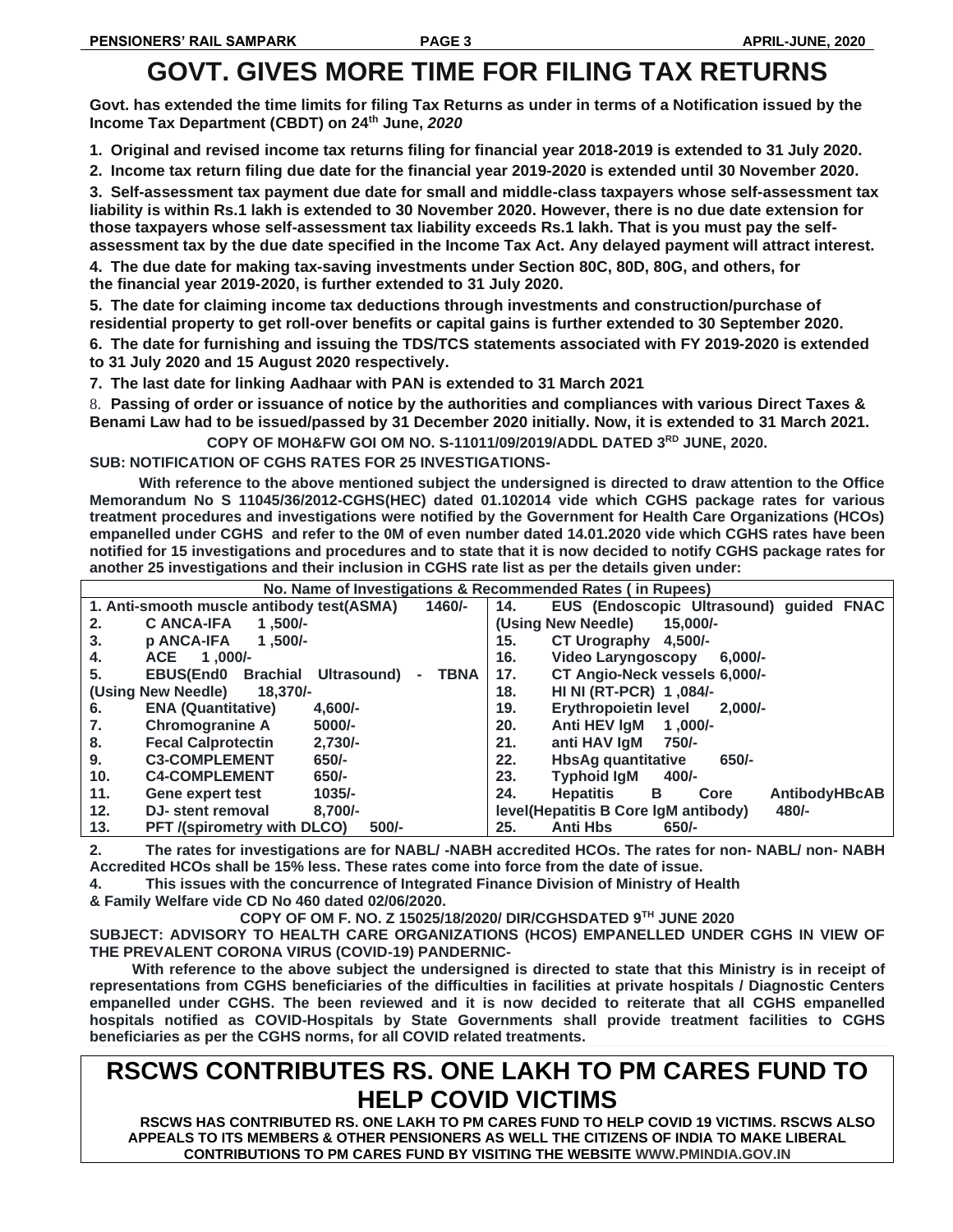#### **Copy of MOPPG&P, DOP&PW OM No. 12/4/2020-P&PW(C)-6300 Dated: 15th May, 2020**

### **OFFICE MEMORANDUM**

# **SUBJECT: CONSOLIDATED INSTRUCTIONS FOR PENSION DISBURSING AUTHORITIES TO ENSURE SMOOTH PAYMENT OF PENSION/FAMILY PENSION TO PENSIONERS FAMILY PENSIONERS.**

**On an analysis of the grievances received in this Department, it has been observed that updated and consolidated instructions will help improve the processing of Pensioner's requests by banks and others. Hence, an attempt has been made herein, to consolidate relevant instructions issued by Department of Pension & Pensioners' Welfare from time to time with regard to disbursement of pension and family pension. These Banks are adopting different procedures, while releasing pension/ family pension or seeking declarations/certificates from pensioners / family pensioners at different periodicity. Therefore, the following consolidated guidelines are being issued with an objective to create awareness among CPPCs/ bank branches on updated rules and instructions in this regard-:**

**(i) Requirement of pensioners to be present in person before paying bank branch for credit of first pension The pensioner is no longer required to visit bank in person for credit of his first pension. The undertaking with regard to recovery of overpayment from pensioner is forwarded to concerned bank CPPC through CPAO along with the PPO. Bank will not insist for the presence of pensioner in order to activate their pension account. (DoPPW 0M No. 1127/2011-P&PW dated 7thmay 2014)**

**(ii) Requirement of family pensioner to submit form 14 : On death of a pensioner, the spouse is not required to submit form 14, if he/she was having a joint account with the pensioner and authorisation for payment of family pension exists in the Pension Payment Order (PPO) in his/her favour. In such cases, spouse will be required to provide only a copy of the death certificate to the pension paying branch in order to commence his/her family pension. Pension disbursing bank will identify the family pensioners based on the information furnished in PPO and its own Know Your Customer procedure without insisting him/her to physically present himself/herself in the paying bank. (DoPPW's 0M No. 1/27/2011-P&PW dated 20th September 2013 )**

**(iii) Insisting spouse to open separate bank account for getting family pension -:Banks will not insist for opening a new account when the spouse was having a joint account with the pensioner and authorisation for payment of family pension exists in the Pension Payment Order (PPO) in his/her favour. (RBI Circular- Disbursement of Government Pension by Agency Banks dated September 9, 2019)**

**(iv) Submission of declaration for taking commercial employment after retirement: This declaration is required from pensioners who have retired from Group 'A' services/posts. This declaration is required only in the first year after retirement of a Group A officer. Therefore, this declaration may not be sought from the pensioner after expiry of one year from the date of retirement. If a pensioner declares that he has taken up commercial employment within one year from the date of retirement without obtaining permission of Government, Pension disbursing bank will seek the orders of the Government through the CPAO before making further pension payments. However, if a pensioner declares that he has taken up commercial employment within one year after retirement with the permission of the Government, Pension disbursing bank will continue to pay his [her pension (Rule 10 of CCS Pension Rule).**

**(v) Submission of re- employment certificate: A pensioner is required to furnish a reemployment declaration once in a year i.e. in the month of November every year. If a pensioner declares that he is re-employed under the Central or State Government, or a Corporation/ Company/ Body/ Bank under them, the element of dearness relief during the period of re-employment may not be credited by the bank during the period of such reemployment. However, if a pensioner declares about his re-employment and also states that in accordance with the relevant rules/instructions, entire amount of his/her pension has been ignored while fixing his/her pay in the re- employment post, he will continue to be eligible to draw dearness relief along with pension. If a pensioner fails to submit requisite declaration in the month of November, the element of dearness relief on his monthly pension may not be credited by the bank and he may be paid pension excluding the dearness relief Employment/re-employment of spouse does not affect his/her family pension. Therefore, Dearness Relief will continue to be paid with family pension to the spouse who is employed/re-employed in the aforesaid organizations. (Rule 55 of CCS Pension Rules, 1972).**

**(vi) Submission of non-earning certificate: A family pensioner, other than spouse, has to submit a declaration of non-earning his/her livelihood every year in the month of November. As per rule 54(6) of CCS (Pension) Rules, 1972, family pension is allowed to a son, daughter, disabled sibling or parents of a deceased pensioner or a deceased Government servant until he/she starts earning his/her livelihood. This declaration is, however, not required from the spouse for continuing his/her family pension. (Rule 54(6) of CCS Pension Rules).**

**(vii) Submission of declaration of marriage A family pensioner, other than spouse, has to submit a declaration of non-marriage/non re-marriage every six months. The family pension is discontinued if**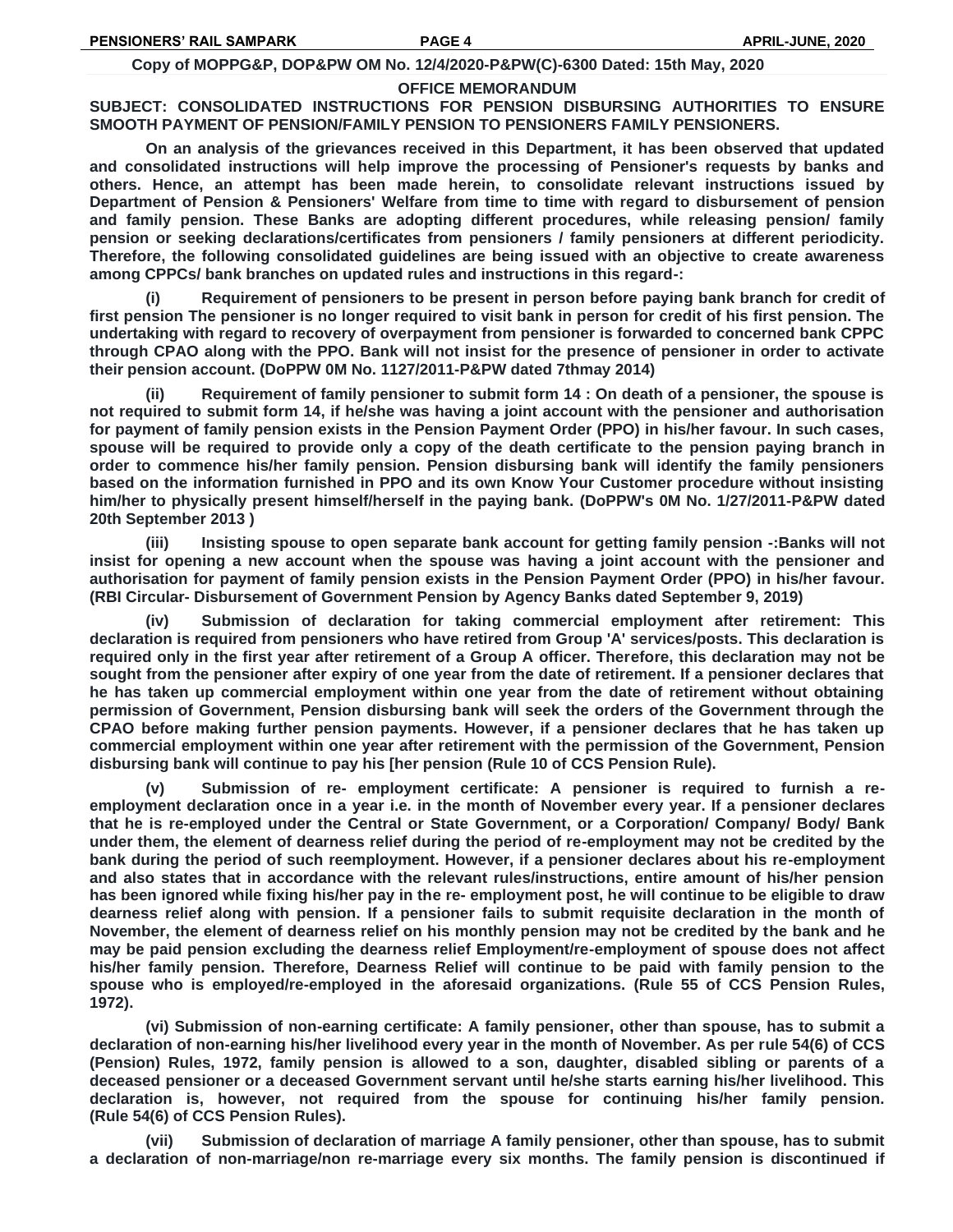**she/he gets married/re-married. If the spouse is a recipient of family pension, no certificate of remarriage is required to be furnished by him/her. At the time of commencement of family pension, an undertaking will be obtained from him/her to the effect that in the event of his/her remarriage, he/she will report the fact to the pension disbursing bank promptly. However childless widow of deceased Government servant and disabled child of a pensioner/Government servant will continue to get family pension even if they get married/re-married. (Rule 54(6) of CCS (PENSION) RULES, 1972)**

**(viii) Submission of life certificate: Life certificate has to be submitted by every pensioner/family pensioners in the month of November every year. Pension Disbursing bank will also accept Aadhar enabled Digital Life Certificate "Jeevan Pramaan". Old aged pensioners who are 80 years and above can submit life certificate in the month of October also.( DIO Pension & Pensioners Welfare's 0M No. 1/20/2018 P&PW (E) Dated 18.07.2019)**

**(ix) Submission of disability certificate: If family pension has been sanctioned to a disabled child and the disability is temporary, the guardian of such disabled child shall produce disability certificate once in every 5 years to the effect that he/she continues to suffer from such disorder /disability in order to continue family pension. No fresh certificate of disability would be required in the case of a child with permanent disability. A disabled child will also be required to self-certify every year that he/she has not started earning his/her livelihood (Rule 54(6) of CCS Pension Rule,1972)**

**Restoration of commuted portion of pension:**

**Restoration of commuted portion of pension after 15 years is to be made automatically by bank. Pensioner will not be asked to make application for restoration of commuted portion of pension. In cases where the date of commutation is not readily available in the PPO, the bank will obtain the information from the Accounts Officer who issued the PPO through Central Pension Accounting Office before restoring the commuted portion of pension. The amount of commuted pension will not be deducted from family pension. { Rule 10 of CCS (Commutation of Pension) Rules, 1981 }**

**(xi) Paying additional amount of pension on attaining the age of 80 years and above: The additional quantum of pension/family pension will be paid on attaining the age 80 years and above. Additional pension is paid from the first day of the month in which a pensioner/family pensioner completes the age of 80 years and above. For example, if a pensioner 'family pensioner completes the age of 80 years in the month of August, 2020, he will be paid additional pension/family pension from 1st day of the month of August, 2020. Bank will not insist for any request /application from pensioners' family pensioners in order to pay additional pension to them. The quantum of additional pension/family pension to the pensioners/family pensioners is as follows**

| <b>Age of Pensioner</b>            | <b>Quantum of Additional Pension</b> |
|------------------------------------|--------------------------------------|
| From 80 ears to less than 85 ears  | 20% of basic Pension                 |
| From 85 ears to less than 90 ears  | 30% of basic Pension                 |
| From 90 ears to less than 95 ears  | 40% of basic Pension                 |
| From 95 ears to less than 100 ears | 50% of basic Pension                 |
| 100 ears or more                   | 100% of basic Pension                |

**(D/O Pension & Pensioners Welfare's 0M No. dated 38/37/08 dated 2ndSeptember & 3rdOctober 2008)**

**(xii) Obtaining of Life Certificate from the doorstep of the pensioners:- The Department has issued directions to all the Pension Disbursing Banks to send SMSs/Emails to all their pensioners on 24th October, 1st November, 15th November and 25th November every year reminding them to submit their Annual Life Certificates by 30th November. The Department directed all Pension Disbursing Banks to make an exception list as on 1st December every year of those pensioners who fail to submit their Life Certificate and issue another SMS/Email to them for submitting the Life Certificate. The bank in addition will also ask such pensioners through SMS/Email as to whether they are interested in submission of Life Certificate through a chargeable door-step service, on a nominal charge not exceeding Rs.60/-.** 

**(D/O Pension &Pensioners Welfare Circular No. dated 17.01.2020).**

**2, All banks are advised to comply with the above instructions and to give wide publicity by putting up these instructions on their websites and also on the notice boards of the branches of the bank etc.**

**3. This issues with the approval of the competent authority.**

**PENSIONERS ! VISIT RSCWS WEBSITE [http://rscws.com](http://rscws.com/) REGULARLY FOR UP-TO-DATE ORDERS & RULES OF GOI & OUR MEMORANDUM ON PENSIONERS ISSUES AND TO STAY IN TOUCH WITH THE PAST, PRESENT & FUTURE**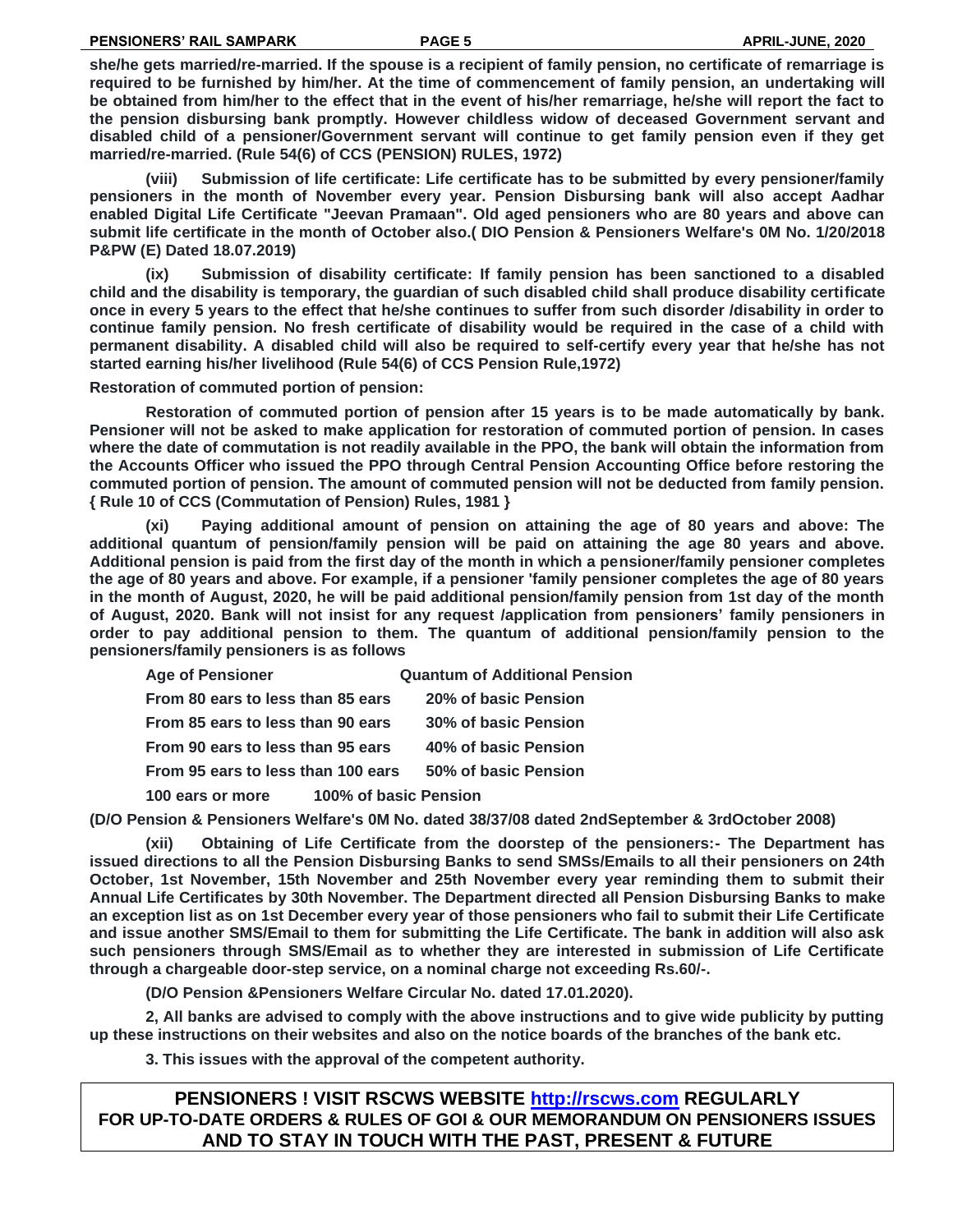# **Copy of OM No. 38/33112-P&PW (A) Dated 4-1-2019 of DOP&PW GOI**

**Copy of MOH&FW (DOCGHS) GOI OM No. 15025/12/2020/DlR/CGHS Dated 29th May , 2020.**

**SUBJECT: REIMBURSEMENT OF COST OF OPD MEDICINES: SPECIAL SANCTION IN VIEW OF COVID-19 TILL 31 ST JULY 2020- REGARDING**

**1. In view of the Corona Virus Disease (COVID-19) , all out efforts are made by the Government to contain its impact by instituting measures at community as well as at individual level.**

**2.In this regard undersigned is directed to draw attention to the 0M of even number dated 27.03.2020 and 29.04.2020 vide which an option has been provided to CGHS beneficiaries getting medicines for Chronic diseases , to purchase medicines based on the prescription held (prescribed by CGHS Medical Officers/CGHS Specialists /other Govt. Specialists/ Specialist of empanelled hospital) till 31st May 2020, irrespective of Non-Availability certificate from CGHS or otherwise. However, several representations are received in the Ministry seeking extension of the period in view of the continued 'Lock Down'.**

**3.The matter has been reviewed by the Ministry it is now decided that CGHS beneficiaries getting medicines for Chronic diseases shall be permitted to purchase medicines based on the prescription held (prescribed by CGHS Medical Officers/CGHS Specialists /other Govt. Specialists/ Specialist of empanelled hospital) till 31st July 2020 on the same conditions as per the earlier 0M dated 27.03.2020. It is also clarified that the CGHS Wellness Centres are functional and CGHS beneficiaries also have the option to collect medicines through CGHS Wellness Centres as per normal practice, instead of purchasing from market.**

**4 Issued with the approval of Integrated Finance Division, MoHFW vide CD No 430 dated 29.05.2020.**

**COPY OF MOH&FW (DOH&FW) GOI OM NO. 1-60/20T7-CG11S/C&P/E11S DATED: THE JUNE, 2020**

**SUBJECT: REVISION OF TIME LIMIT FOR SUBMISSION OF FINAL CLAIMS FOR REIMBURSEMENT OF MEDICAL EXPCNSCS UNDER CGHS.**

**The undersigned is directed to refer to CGHS guidelines wherein the time limit submission of final Bills for reimbursement of medical expenses is 3 months. The matter has been examined in this Ministry and it has been decided to revise the time limit for submission of final claims for reimbursement of medical expenses to 6 months.**

**2. Henceforth, only the cases in which the bills are submitted after 6 months from the date of completion or medical treatment/ discharge of the patient from the hospital are required to be taken up for condonation. The power of condonation of such delays and other terms and conditions would be same as enumerated in the O.M. No. S. 14025/8/99-MS dated 25.05.1999.**

**3. This issues with the approval of the Competent Authority.**

**COPY OF RAILWAY BOARD'S LETTER NO. 2020111-1/7/3 DATED 11.06.2020 TO ALL GMS**

**Sub:- Reimbursement of cost of OPD medicines Special sanction in view of COVID-19.**

**Ref:- (i) Ministry of H&FW's 0M No.Z15025/12t2020/DIR/CGHS dated 27.03.2020,**

**29.042020 and 29.05.2020 (copy enclosed),**

**(ii) Railway Board's letter No.28.03.2020, 29.03.2020 & 05.05.2020.**

**In reference to Board's letters referred above, it was intimated that the instruction issued vide Ministry of Health and Family Welfare 0M No. 15025/12/2020/DWCGHS dated 27.032020 was applicable to Railway medical beneficiaries upto 30.04.2020. This was further extended up to 31 05.2020.**

**Now Ministry of H&FW vide its 0M NoZ15025/12/2020/DIR/CGHS dated 29.05.2020 have extended the provision upto The instruction issued by Ministry Of H&FW shall also apply to railway medical beneficiaries till 31.07.2020.**

**Railway health facilities are functional and railway medical beneficiaries have option to collect medicines through railway health facilities as per normal practice, instead of purchasing from market.**

**Reimbursement of OPD Medicines: Special Sanction in view of COVID-19**

**Copy of Railway Board's Letter No. 2020-H-1/7/2/B Dated 28-3-2020**

**Sub: Reimbursement of OPD Medicines: Special Sanction in view of COVID-19**

**The instructions issued vide Ministry of Health & Family Welfare's OM No. Z.15025/12/2020/DIR/CGHS Dated 27-3-2020 are enclosed herewith. The instructions issued by Ministry of Health & Family Welfare shall also apply to the Railway Beneficiaries till 30.4.2020.** 

**Copy of Ministry of Health & Family Welfare OM No. Z.15025/12/2020/DIR/CGHS Dated 27-3-2020**

**Sub: Reimbursement of OPD Medicines: Special Sanction in view of COVID-19**

**In view of the Corona Virus Disease (COVID-19), all out efforts are made by the Government to contain its impact by instituting measures at community as well as at individual level.**

**2. Guidelines for maintaining social distancing between individuals have already been issued by the Government. In the Spirit of above guidelines the undersigned is directed to state that CGHS beneficiaries getting medicines for chronic diseases may purchase medicines based on the prescription held (prescribed by CGHS Medical Officers / CGHS Specialists / other Govt. Specialists / Specialist of empanelled hospitals) till 30th**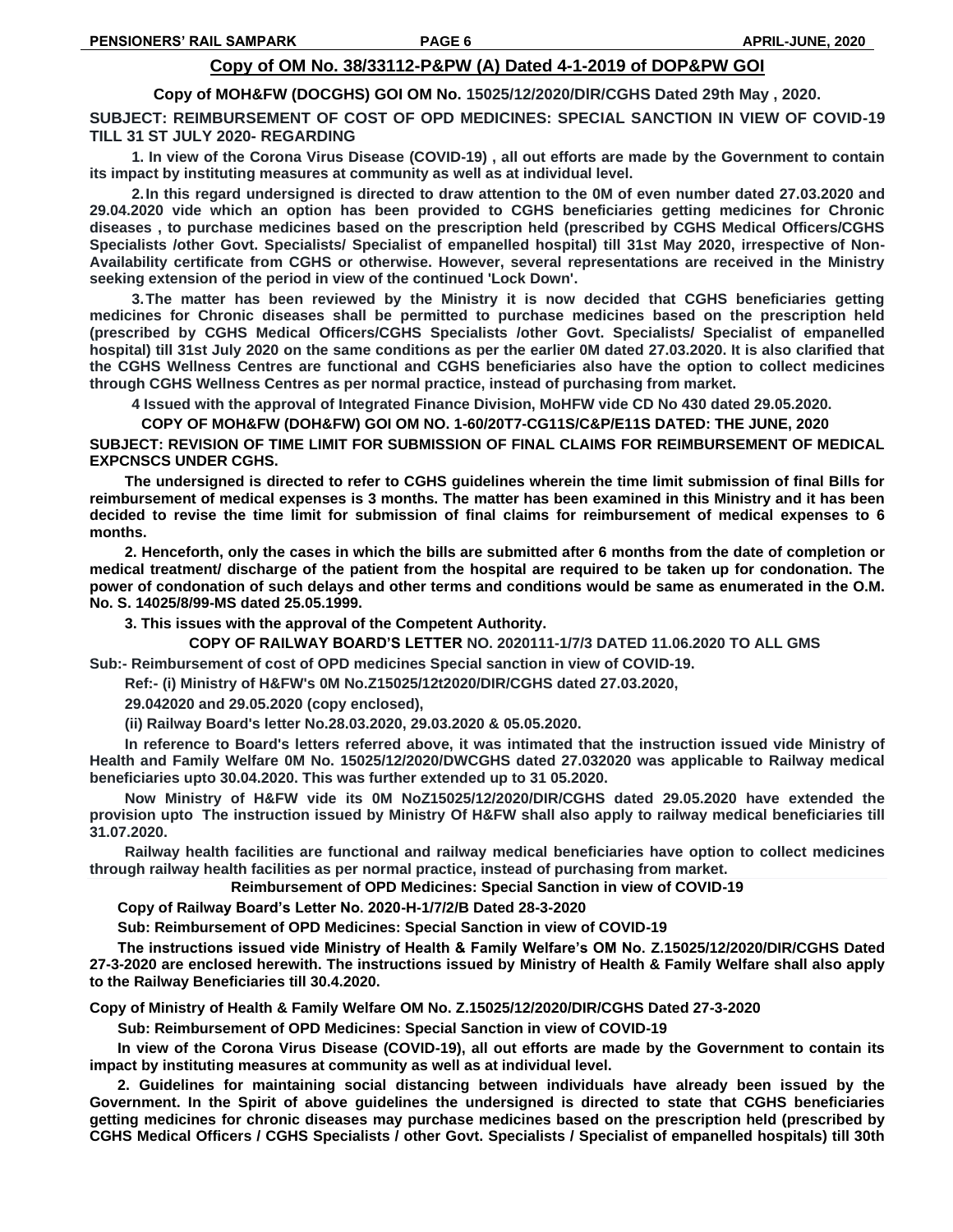**April 2020 irrespective of Non-Availability certificate from CGHS or otherwise. The idea behind the measures is that CGHS beneficiaries need not visit CGHS Wellness Centres to collect medicines till 30th April 2020.**

### **COPY OF MOF DOE OM NO. 1/1/2020-E-II (B) DATED 23RD APRIL, 2020.**

# **SUBJECT: FREEZING OF DEARNESS ALLOWANCE TO CENTRAL GOVERNMENT EMPLOYEES AND DEARNESS RELIEF TO CENTRAL GOVERNMENT PENSIONERS AT CURRENT RATES TILL JULY 2021.**

**The undersigned is directed to say that in view of the crisis arising out of COVID-19, it has been decided that the additional installment of Dearness Allowance payable to Central Government employees and Dearness Relief to Central Government pensioners, due from 1st January 2020 shall not be paid. The additional installments of Dearness Allowance and Dearness Relief due from 1st July 2020 and 1st January 2021 shall also not be paid, However, Dearness Allowance and Dearness Relief at current rates will continue to be paid.**

**2. As and when the decision to release the future installment of Dearness Allowance and Dearness Relief due from 1st July 2021 is taken by the Government, the rates of Dearness Allowance and Dearness Relief as effective from 1st January 2020, 1st July 2020 and 1st January 2021 will be restored prospectively and will be subsumed in the cumulative revised rate effective from 1st July 2021. No arrears for the period from 1st January 2020 till 30th June 2021 shall be paid.**

**3. These orders shall be applicable to all Central Government employees and Central Government pensioners.**

# **COPY OF MEMORANDUM FROM RSCWS TO SMT NIRMALA SITHARAMAN, HON'BLE MINISTER FOR FINANCE, GOI, NEW DELHI NO. RSCWS/HO/CHD/MEMO/2020-4 DATED: 3RD MAY, 2020**

**SUB: FREEZING OF DEARNESS ALLOWANCE TO CENTRAL GOVT. EMPLOYEES AND DEARNESS RELIEF TO CENTRAL GOVT. PENSIONERS AT CURRENT RATES TILL JULY 2021 - APPEAL TO ENCOURAGE VOLUNTARY CONTRIBUTION TO THE NATIONAL CAUSE INSTEAD OF FREEZING DA & DR**

**Reference: MOF, Dept. of Expenditure OM No.1/1/2020-E-II (B), dated 23-04-2020** 

**1) RSCWS** *(Railway Senior Citizens Welfare Society)* **fully supports the Government in its all-out efforts to combat COVID-19.**

**2) RSCWS and its members have contributed whole heartedly to the PM CARES Fund, both collectively and individually. Other countrymen have also done the same.**

**3) It is surprising that instead of encouraging voluntary contributions to the National cause, the Government has decided, vide its orders cited above, to freeze the DA/DR of the employees and the pensioners at the current level till July, 2021 and also decided that** *"No arrears for the period from 1st January 2020 till 30th June 2021 shall be paid."* **This will lead to great hardship for the pensioners.** 

**4) DA & DR are a part of Pay & Pension and can only be deducted either as a punitive measure or with the consent of the employee or the Pensioner concerned. The freezing of DA/DR amounts to punitive action, which directly affects the morale of employees and the pensioners, who have whole-heartily contributed to the efforts to fight COVID and other calamities faced by the country.**

**5) a) Voluntary contributions to the National cause through dedicated instruments, by the Pensioners themselves would be a better proposition and will strengthen the National cause more effectively and will carry a greater goodwill among all concerned.** 

**b) Ceiling limit for Senior Citizens Savings Scheme (SCSS) (as fixed in 2004) may please be raised from Rs.15 Lakh to at least Rs.30 Lakh keeping in view the heavy inflation since it was fixed in 2004. This will encourage the Pensioners to invest in this scheme and will also provide substantial funds to the Government to meet with the immediate crisis. It will save the hard-pressed pensioners from heavy financial loss.**

**c) Infrastructure Bonds (or any other similar Bonds) may be floated by the Government with provision for appropriate deduction under Section 80CC of Income Tax Act. This will enable the Government to raise funds for the infrastructure. This step will surely bring in substantial funds to the Government to meet its objectives without hurting the senior citizens.**

**6) We do realize that a lot of funds are required to combat impact of Corona virus. But freezing of DR will cause a lot of hardship to the Pensioners especially due to heavy inflation which is bound to increase in the post-COVID-19 scenario.**

**7) A large number of Pensioners have heavy liabilities, social obligations and have to bear heavy medical expenses as they grow older. They would be seriously hard hit due to freezing of Dearness Relief.**

**8) It is, therefore, requested that, in consideration of the foregoing submissions, the following steps may please be considered sympathetically:**

**a) To defreeze & release additional installments of Dearness Relief to the Central Government pensioners;**

**b) To encourage voluntary contribution to the National cause through following measures:**

**i) Raise ceiling limit for saving instruments like Senior Citizens Savings Scheme (SCSS) from Rs.15 Lakh to at least Rs.30 Lakh, with exemption under Section 80C of IT Act.**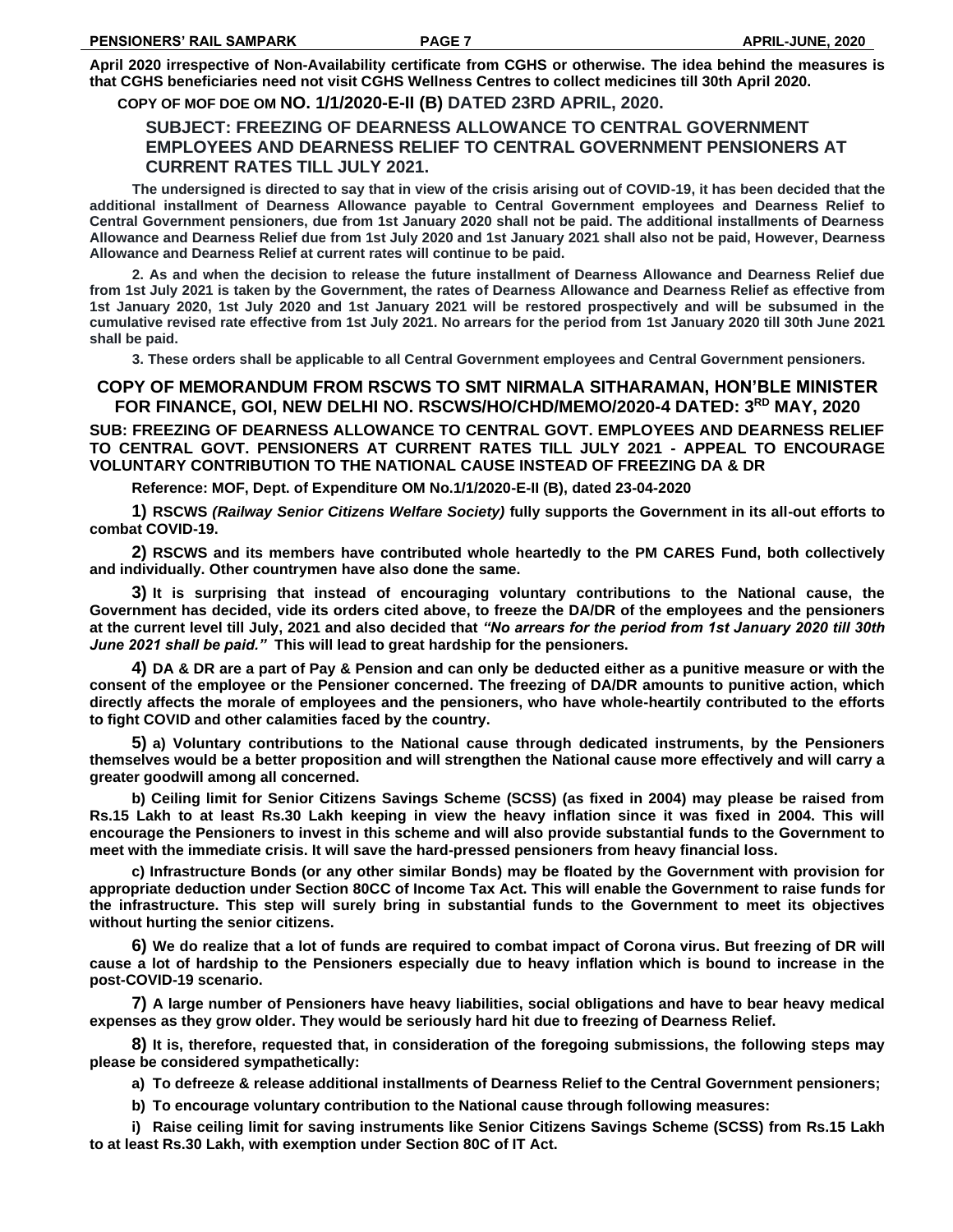**ii) Floating of "Infrastructure Bonds of Government of India" with suitable Tax incentives to raise funds for requisite infrastructure.**

## **COPY OF MEMORANDUM TO MS PREETI SUDAN, SECRETARY, MOH&FW, GOI NO. RSCWS/HO/CHD/MEMO-MOHFW / 2020-6 DATED: 16TH JUNE, 2020**

# **SUB: REGARDING LIST OF CHRONIC DISEASES**

**Reference: OM No.Z-15025//12/2020/DIR/CGHS dated 27-3-2020, 29-4-2020 and 29-5-2020 Reg. Reimbursement of cost of OPD Medicines- Special sanction in view of COVID-19.**

**1.1 Kind attention is invited towards the OMs cited above vide which CGHS beneficiaries were allowed Reimbursement of cost of OPD Medicines for Chronic diseases – as a Special sanction in view of COVID-19.** 

**1.2 Ministry of Railways has implemented these orders to the Railway Beneficiaries.**

**2. The above said orders have provided a great relief to patients suffering from Chronic Diseases under the prevailing conditions due to COVID-19. However, List of Chronic diseases covered by the above order has not been provided by the Ministry of Health GOI Department of CGHS for the serving or the retired beneficiaries of the Central Govt. Absence of such a list is bound to cause much confusion, harassment and financial loss to the beneficiaries since it may lead to varied interpretations of the disease by Medical authorities concerned in this regard.**

**3. Punjab Govt. has approved a list of 32 Chronic Diseases for Reimbursement of Medical expenses to its employees & pensioners vide its letter No.12/10/10/5C5/1165 dated 14th June 2010. The same has been adopted by Chandigarh Administration for its employees & pensioners vide Finance Department of Chandigarh Administration letter No. 99/1/04-UTFII(12)-2010 dated 17-9-2010.**

**4. List issued by the PGIMER is placed on their Website www.pgimer.edu.in**

**5. Ministry of H & FW GOI is the nodal Ministry for all health matters pertaining to Central Government employees and pensioners.** 

**6. It is, therefore, requested that a unified list of Chronic Diseases may please be issued so that the beneficiaries do not have to face any hardship and a uniform practice is followed by all. Encls. (Not published here): Annexure i) List of Chronic Diseases adopted by GMC&H Chandigarh & DOH&FW, Punjab**

 **Annexure ii) Reply to RTI by GMC&H CHD with copies of letters of UT CHD & PB Annexure iii) Reply of PGI to RTI App Reg. Chronic Diseases**

# *Excerpts from the E-Edition of of PRS January-March, 2020*

**INCOME TAX SLABS FOR FY 2019-20 / AY 2020-21**

*1.1 Individual (Resident or non-resident), less than 60 years on last day of previous year:*

| wwww.filestations of iloli roolwolly, loop withit of fours off later way of profilement wall |                 |
|----------------------------------------------------------------------------------------------|-----------------|
| Net income range                                                                             | Income-Tax rate |
| Up to Rs. 2,50,000                                                                           | Nil             |
| Rs. 2,50,000- Rs. 5,00,000                                                                   | 5%              |
| Rs. 5,00,000- Rs. 10,00,000                                                                  | 20%             |
| Above Rs. 10,00,000                                                                          | 30%             |

*1.2 Resident senior citizen, i.e., every individual, being a resident in India, who is of the age of 60 years or more but less than 80 years at any time during the previous year:*

| Net income range            | Income-Tax rate |
|-----------------------------|-----------------|
| Up to Rs. 3,00,000          | <b>Nil</b>      |
| Rs. 3,00,000 - Rs. 5,00,000 | 5%              |
| Rs. 5,00,000- Rs. 10,00,000 | 20%             |
| Above Rs. 10,00,000         | 30%             |

*1.3 Resident super senior citizen, i.e., every individual, being a resident in India, who is of the age of 80 years or more at any time during the previous year:*

| Net income range            | Income-Tax rate |
|-----------------------------|-----------------|
| Up to Rs. 5,00,000          | Nil             |
| Rs. 5,00,000- Rs. 10,00,000 | 20%             |
| Above Rs. 10,00,000         | 30%             |

*Plus: - Surcharge: - 10% of income tax where total income exceeds Rs. 50,00,000.*

*15% of income tax where total income exceeds Rs. 1,00,00,000.*

*Health and Education cess: - 4% of income tax and surcharge.*

*Note: - A resident individual is entitled for rebate under section 87A if his total income does not exceed Rs. 5,00,000. The amount of rebate shall be 100% of income-tax.*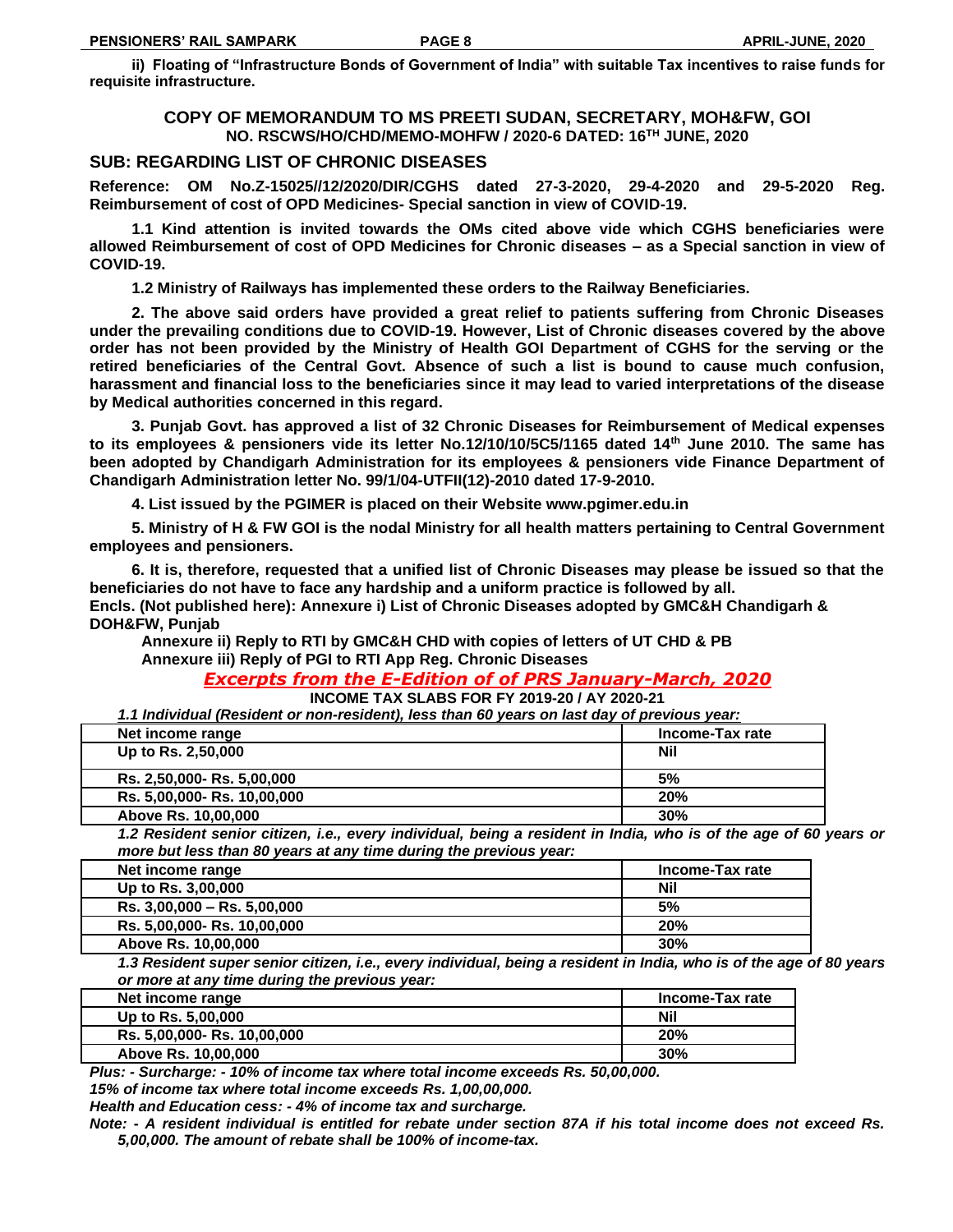# *Excerpts from the E-Edition of of PRS January-March, 2020*

**Income Tax Rates: For AY 2021-22 (New) & A.Y. 2020-21 (Old) As per New Tax Regime a taxpayer can now choose to opt for the new tax slab for FY 2020-21 / AY 2021-22 or Existing (old) Tax Slabs for FY 2019-20 AY 2020-21 1. Income Tax Slab Rate for AY 2021-22 & AY 2020-21 for Individuals**

**1.1 Individual (resident or non-resident) of less than 60 years on the last day of the previous year.**

| Net income range             | Income-Tax rate AY 2021-22<br>(With no deductions allowed) | Income-Tax rate AY 2020-21<br>(With all existing deductions allowed) |
|------------------------------|------------------------------------------------------------|----------------------------------------------------------------------|
| Up to Rs. 2,50,000           | Nil                                                        | Nil                                                                  |
| Rs. 2,50,000- Rs. 5,00,000   | 5%                                                         | 5%                                                                   |
| Rs. 5,00,000 - Rs. 7,50,000  | 10%                                                        | 20%                                                                  |
| Rs. 7,50,000- Rs. 10,00,000  | 15%                                                        | 20%                                                                  |
| Rs. 10,00,000- Rs. 12,50,000 | 20%                                                        | 30%                                                                  |
| Rs.12,50,000 - Rs.15,00,000  | 25%                                                        | 30%                                                                  |
| Above Rs.15,00,000           | 30%                                                        | 30%                                                                  |

**1.2 Resident senior citizen, i.e., every individual, being a resident in India, who is of the age of 60 years or more but less than 80 years at any time during the previous year:**

| Net income range                        | Income-Tax rate AY 2021-22              | Income-Tax rate AY 2020-21                  | Income-Tax rate                      |
|-----------------------------------------|-----------------------------------------|---------------------------------------------|--------------------------------------|
| Up to Rs. 3,00,000                      | 5% of income in excess of Rs. 2,50,000  | Nil                                         | <b>Income-Tax rate AY</b><br>2020-21 |
| Rs. 3,00,000- Rs. 5,00,000              | 5% of income in excess of Rs. 3,00,000  | 5% of income in excess of<br>Rs. 3,00,000   | 5%                                   |
| $RS. 5,00,000 - 7,50,000$               | 10% of income in excess of Rs. 5,00,000 | 20% of income in excess of<br>Rs. 5,00,000  | 20%                                  |
| Rs. 7,50,000- Rs. 10,00,000             | 15% of income in excess of Rs. 7,50,000 | 20% of income in excess of<br>Rs. 5,00,000  | 30%                                  |
| Rs.10,00,000 - Rs.12,50,000             | 20% of income in excess of Rs. 5,00,000 | 30% of income in excess of<br>Rs. 1,00,000  |                                      |
| <b>Rs. 12,50,000 - Rs.</b><br>15,00,000 | 25% of income in excess of Rs. 5,00,000 | 30% of income in excess of<br>Rs. 10,00,000 |                                      |
| Above Rs.15,00,000                      | 30% of income in excess of Rs. 5,00,000 | 30% of income in excess of<br>Rs. 10,00,000 |                                      |

**1.3 Resident super senior citizen, i.e., every individual, being a resident in India, who is of the age of 80 years or more at any time during the previous year:**

|                              | Income-Tax rate AY 2021-22                  | Income-Tax rate AY 2020-21                   |
|------------------------------|---------------------------------------------|----------------------------------------------|
|                              |                                             | Nil                                          |
| Up to Rs. 5,00,000           | 5% of income in excess of Rs. 2,50,000      | Nil                                          |
| $Rs. 5,00,000 - 7,50,000$    | $ 10\%$ of income in excess of Rs. 5,00,000 | 20% of income in excess of Rs. 5,00,000      |
| Rs. 7,50,000- Rs.10,00,000   | 15% of income in excess of Rs. 2,50,000     | 20% of income in excess of Rs. 5,00,000      |
| Rs.10,00,000 - Rs.12,50,000  | 20% of income in excess of Rs. 5,00,000     | 30% of income in excess of Rs. 10,00,000     |
| Rs. 12,50,000 - Rs.15,00,000 | 25% of income in excess of Rs. 5,00,000     | 30% of income in excess of Rs. 10,00,000     |
| Above Re 15 00 000           | $30\%$ of income in excess of Ps. 5.00,000  | $30\%$ of income in excess of $Be$ 10.00.000 |

**Above Rs.15,00,000 30% of income in excess of Rs. 5,00,000 30% of income in excess of Rs. 10,00,000** *Plus: - Surcharge: -* **10% of income tax where total income exceeds Rs. 50,00,000.**

**15% of income tax where total income exceeds Rs. 1,00,00,000.**

*Health and Education cess:* **- 4% of income tax and surcharge.**

**REBATES FROM INCOME TAX WHICH WILL CONTINUE TO BE AVAILABLE IF INCOME TAX RATE FOR AY 2020-21 ARE OPTED FOR AY 2O21-22 BUT THESE REBATES WILL NOT BE AVAILABLE IF NEW RATES ARE OPTED FOR IT.**

- **1. Leave travel concession as contained in clause (5) of section 10;**
- **2. House rent allowance as contained in clause (13A) of section 10;**
- **3. Some of the allowance as contained in clause (14) of section 10;**
- **4. Standard deduction of Rs. 50,000 u/s 16;**
- **5. Employment/professional tax deduction as contained in section 16;**

**6. Interest under section 24 in respect of self-occupied or vacant property referred to in sub-section (2) of section 23. (Loss under the head income from house property for rented house shall not be allowed to be set off under any other head and would be allowed to be carried forward as per extant law);**

**7. Any deduction under chapter VI-A; [except 80CCD(2) - NPS Contribution by the employer]**

**8. The option shall be exercised for every previous year where the individual or the HUF has no business income. In other cases, the option once exercised for a previous year shall be valid for that year & all subsequent years.**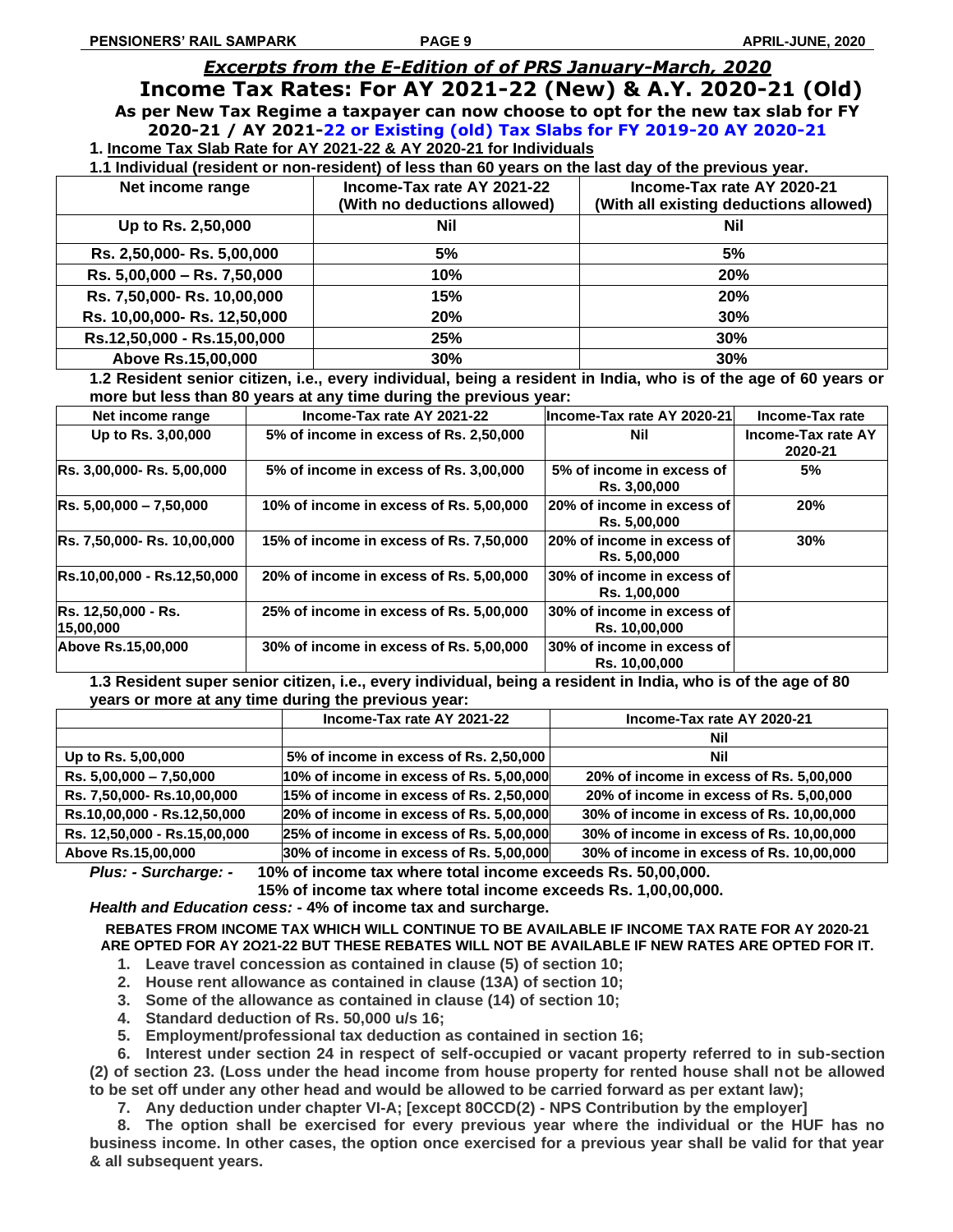#### **COPY OF RSCWS MEMORANDUM TO PRINCIPAL CMD NR & DRM UMB NO. RSCWS/HC/03/06/2020 DATED: 11.06.2020**

**SUB: MEDICAL FACILITIES FOR CHANDIGARH TRICITY BASED RETIRED RELHS BENEFICIARIES :**

**a)Tele-consultation facilities with Railway Doctors,**

**b) Referral to and treatment at empanelled hospitals**

**Ref: i) Our earlier letter on the subject, No.RSCWS/HC/02/03/2020, dated 28th March, 2020**

 **ii) Rly Board's letter No. 2020/H-1/7/3, dated 05/5/2020**

**We seek your benign intervention for redressal of the following medical problems of the Railway pensioners residing in Chandigarh Tricity , Mohali & Panchkula districts and around.**

# **1. Tele-Consultation with Railway Doctors:**

**1.1 In view of the continued , rather worsening Covid- 19 crisis, the national as well as international (WHO) level advisories to senior citizens are not to venture out and stay put at home keeping in view their vulnerability to catch infections and their low immunity levels.**

**1.2 Both the premier institutes-cum-hospitals of Chandigarh, viz PGIMER and GMCH 32 have already introduced the concept of tele-consultation for their pre-registered patients.** 

**1.3 Senior citizens are prohibited to visit these hospitals so as to keep themselves safely away from any possible patients' infections.** 

**1.4 Appointments-cum-consultations are done through WhatsApp and e-mails. Patients convey electronically, details of their ailments, as well as any required test reports, obtained from their nearest diagnostic labs. Consultation and prescriptions by specialist doctors are also done through WhatsApp and e-mails.**

**1.5 Some similar system may please be implemented at NR Health Unit Chandigarh and Divisional Hospital, Ambala, at least for the benefit of pensioners. This measure is desirable, rather essential keeping in view the fact that fight against Covid-19 is projected to be a long drawn out battle.**

## **2. Referral to empanelled hospitals:-**

**2.1 With advancing age, people require consultation and treatment from specialists, even super specialists. Chandigarh tri-city, where a number of RELHS opted retirees are settled, has the best of medical facilities, both in the public and private sector hospitals. CGHS, ECHS (Defence), State Govts and also Railways have empanelled private hospitals, for specialized treatments.** 

 **2.2 But, regrettably, for referrals to these hospitals, one is required to travel 50 Kms, all the way to Ambala to get the referral letter issued from CMS. This is very cumbersome and hard hitting. Most of the retiree couples are living alone, with their children being posted away in different cities, even abroad.** 

 **2.3 In the current Corona situation, going to Ambala Div. hospital is out of question; even visiting Chandigarh Health Unit will be against the firm advisory to senior citizens as mentioned at Sr No.1 above. This Health Unit is some 15 to 20 Kms away from different parts of the Tricity and is located at a forlorn place across the Chandigarh rail yard and is not covered by any public transport.** 

**2.4** *The procedure of referrals definitely needs to be simplified as requested several times earlier***.**

**2.5 Since an ADMO is now posted at NR Health Unit, Chandigarh, she/he may be authorized to refer, especially the old age patients, to the empanelled hospitals, in phone consultation with a senior nominated doctor at Ambala hospital , followed by CMS's post facto sanction on WhatsApp/e-mail and with that ADMO/ Chandigarh should be authorized to issue the referral letter. The patient or his/her attendant should not be asked to get CMS's personal signature at Ambala and bring the referral letter personally to Chandigarh.**

**2.6 The urgent and emergency cases should be permitted to avail cashless treatment directly from the empanelled hospitals and the latter be advised to send the requisite details about the condition of the patient electronically, to ADMO Chandigarh and CMS Ambala for getting the CMS's formal approval. The spouses/attendants of the patients should not be forced to go to Ambala to get the approval letter in person, to avoid unnecessary harassment to aged railway retirees .**

 **3.1 On the lines suggested and requested as above, some procedure order may kindly be worked out for RELHS opted railway pensioners.**

 **3.2 Even after the Corona crisis is contained, such a procedure should be continued on a regular basis to avoid unnecessary harassment in getting medical treatment and to provide some relief to aged railway retirees towards the fag end of their lives.**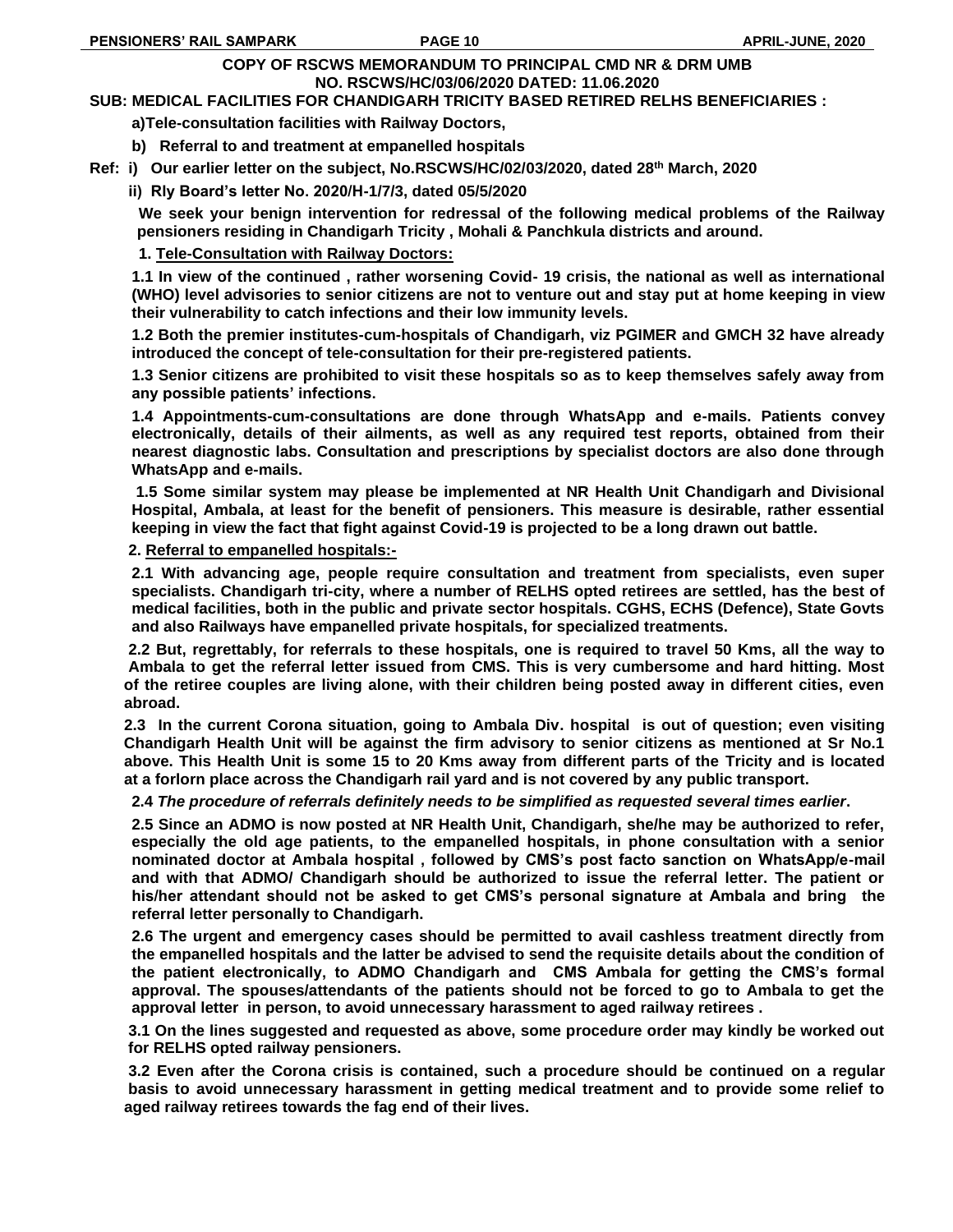# **COPY OF MOPPG&P DOPPW CIRCULAR NO. 12/4/2020-P&PW(C)-6300 DATED JANUARY 17, 2020 SUBJECT: OBTAINING OF LIFE CERTIFICATE BY BANKS FROM THE DOORSTEP OF THE PENSIONERS**

**The undersigned is directed to say that instructions have been issued from time to time. for submission of Life Certificate by pensioners, in the month of November every year Attention is also drawn to the following circulars, meant to facilitate submission of Life Certificate by Pensioners and ensure Ease of Living for them:**

**(i) CPAO/Tech/Grievances/2010-11/531, dated 30.06.2011, issued by Central Pension Accounting Office. New Delhi, which provides for exemption from personal appearance by Pensioners submitting Life Certificate. if the prescribed form in Annexure-XVII of Para 15.2(i) of Scheme Booklet, is signed by certain specified authorities.**

**(ii) CPAO/Tech/Life Certificate/2014-15/31-32, dated 30.01.2015, issued by Central Pension Accounting Office, New Delhi, which highlights the Digital Life Certificate mode of submission as part of Prime Minister's "Digital India" scheme.**

**(iii) RBI/2014-15/587, dated 07.05.2015, issued by the Reserve Bank of India, prescribing mandatory issue of acknowledgement to Pensioners on submission of Life Certificates and promoting the use of Digital Life Certificates among Pensioners, which would eliminate the need for their physical presence at branches.**

**(iv) RBI/2017-18/89, dated 09.11.2017, issued by Reserve Bank of India, directing Banks for enabling Ease of submitting Life Certificate, whereby a Pensioner can submit Life Certificate in any branch of the pension paying Bank and the same is uploaded promptly in CBS by the receiving branch itself. It also directs all Banks to ensure Door-step submission of Life Certificate facility, along with Banking facility to all senior citizens of more than 70 years of age and differently abled or infirm persons, including pick up of cash and delivery of cash against withdrawal.**

(v) OM No. 1/20/2016-P&PW(E), dated 14.11.2017, issued by Department of Pension & amp; **Pensioners' Welfare, which re-iterates RBI's concern w.r.t. old/infirm pensioners, for whom Banks should make concrete efforts to provide the facility of obtaining Life Certificate from their premises/residence and exempt personal appearance.**

(vi) OM No. 1/20/2018-P&PW (E), dated 18.07.2019, issued by Department of Pension & amp; **Pensioners' Welfare, which prescribes that pensioners aged 80 years and above may be allowed to give their Life Certificate w.e.f. 1\* October every year, which would be valid till 307 November of the subsequent year, in order to provide Senior pensioners with an exclusive window at Banks, for the activity and avoid the general rush.**

**(2) In spite of detailed instructions, as brought out above, it has been observed that a large number of pensioners (around 8-10 percent) are unable to submit their Life Certificate by the stipulated date, i.e. 30% November every year on account of various reasons. The pension disbursing authorities/banks are constrained to discontinue disbursement of their monthly pension, in such cases, due to non-submission of the Life Certificate. Such pensioners face a lot of difficulty in re-commencement of their pension.**

**(3) In order to promote Ease of Living for Pensioners and minimize the cases of non-submission of Life Certificate by the pensioners and ensure uninterrupted disburse. Pension to them, in addition to the instructions contained in Para 1 above, the following Instructions are hereby issued for strict compliance –**

**(i) All Pension disbursing banks shall send SMSs/E-mails to the pensioners on 24th October 1st November, 15th November and 25th November, every year reminding them to submit their Annual Life Certificate by the stipulated date, i.e. 30th November.**

**(ii) All Pension disbursing banks shall make an exception list. as on 1st December every year, of those pensioners who fail to submit their Life Certificate by 30th November and send SMS/E-mail to the pensioners included in the aforesaid exception list advising them to submit the Life Certificate at the earliest to avoid discontinuation of their pension. The Bank shall also ask such pensioners, through SMS/E-mail. as to whether they are interested in submission of Life Certificate through a doorstep visit by the bank. Wherever a call centre /App based facility is available, Banks should also encourage taking request for doorstep visits through such modes. The banks shall not charge any Pensioner more than Rs. 60/- for such a doorstep visit. In line with the Reserve Bank of India circular, RBI/2014-15/587, dated 07.05.2015, all banks shall encourage promoting Life Certificate through Digital means.**

**(iii) As regards pensioners who have failed to submit their Life certificate in the year 2019, the banks will prepare an exception list of such pensioners immediately and follow the steps mentioned in sub-para 3(ii) above.**

**(iv) The CPPCs of Pension Disbursing Banks (in case of more than 1 CPPC in any Bank, then one nominated official on behalf of the bank as a whole) shall report to the Department of Pension & Pensioners' Welfare in the months of January, February and March respectively the total number of Central Govt Pensioners who have given the Life Certificate, the total number of Pensioners who have not given their Life Certificate. along with a break-up of the certificates submitted physically and through digital means, on the following email address: rajesh.kr73@nic.in**

**(4) CPPCs/Branches of your bank may be advised to strictly comply with the above instructions. The banks are also requested to give wide publicity by putting up these instructions in their websites and also on the notice boards of the branches of the bank etc.**

**This is issued with the approval of competent authority.**